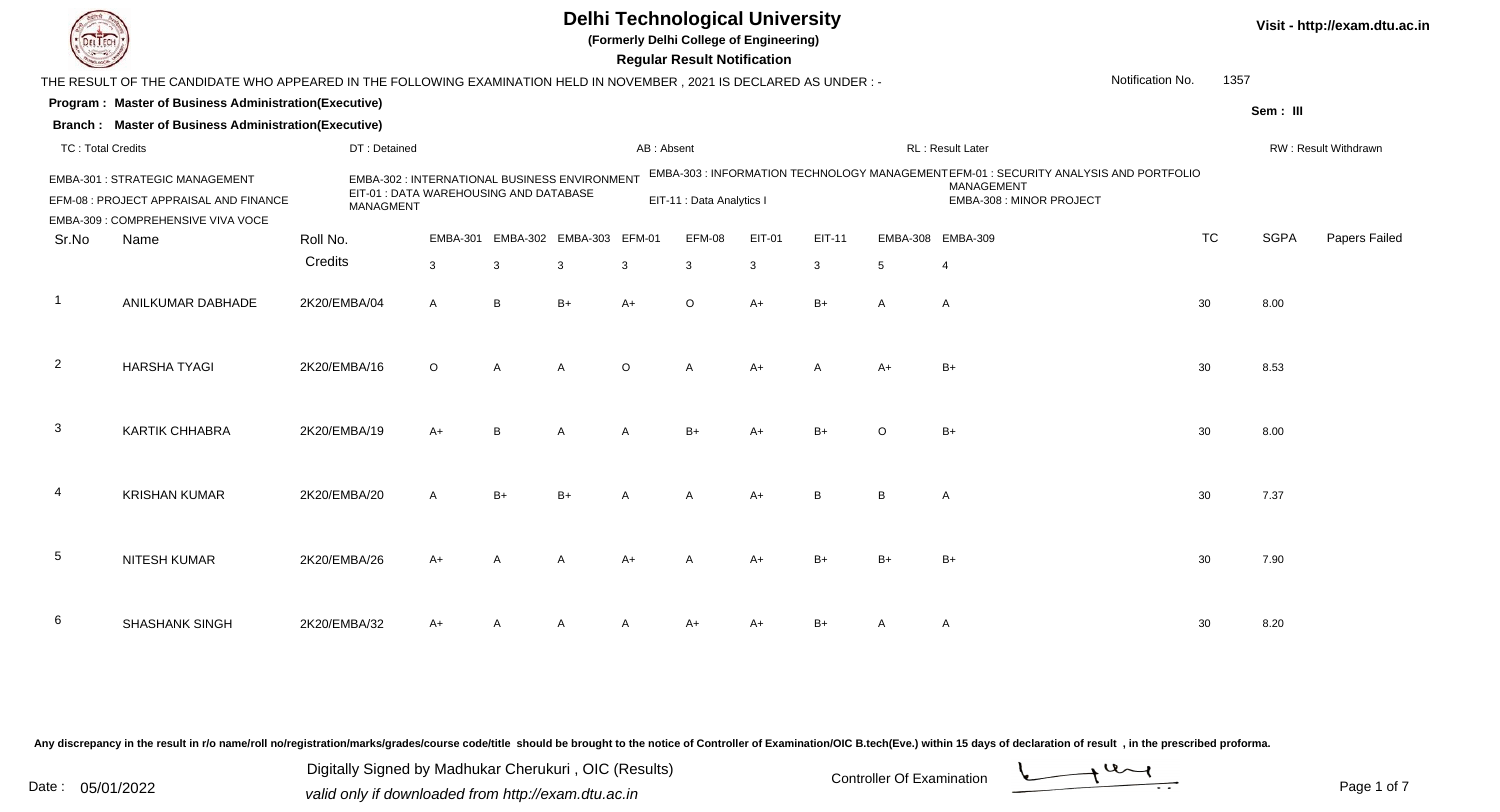|                          |                                                                                                                     |                                                                                           |              |                            |      | <b>Regular Result Notification</b> |        | <b>Delhi Technological University</b><br>(Formerly Delhi College of Engineering) |         |                 |                                                                                                                                        |                  |             | Visit - http://exam.dtu.ac.in |
|--------------------------|---------------------------------------------------------------------------------------------------------------------|-------------------------------------------------------------------------------------------|--------------|----------------------------|------|------------------------------------|--------|----------------------------------------------------------------------------------|---------|-----------------|----------------------------------------------------------------------------------------------------------------------------------------|------------------|-------------|-------------------------------|
|                          | THE RESULT OF THE CANDIDATE WHO APPEARED IN THE FOLLOWING EXAMINATION HELD IN NOVEMBER, 2021 IS DECLARED AS UNDER:- |                                                                                           |              |                            |      |                                    |        |                                                                                  |         |                 |                                                                                                                                        | Notification No. | 1357        |                               |
|                          | Program: Master of Business Administration(Executive)                                                               |                                                                                           |              |                            |      |                                    |        |                                                                                  |         |                 |                                                                                                                                        |                  | Sem: III    |                               |
|                          | Branch: Master of Business Administration(Executive)                                                                |                                                                                           |              |                            |      |                                    |        |                                                                                  |         |                 |                                                                                                                                        |                  |             |                               |
| <b>TC: Total Credits</b> |                                                                                                                     | DT: Detained                                                                              |              |                            |      | AB: Absent                         |        |                                                                                  |         |                 | RL: Result Later                                                                                                                       |                  |             | RW: Result Withdrawn          |
|                          | EMBA-301 : STRATEGIC MANAGEMENT<br>EFM-08 : PROJECT APPRAISAL AND FINANCE<br>EMBA-309 : COMPREHENSIVE VIVA VOCE     | <b>EMBA-302: INTERNATIONAL BUSINESS ENVIRONMENT</b><br>ESCM-01 : TOTAL QUALITY MANAGEMENT |              |                            |      |                                    |        | ESCM-06 : Business Process Re-Engineering                                        |         |                 | EMBA-303 : INFORMATION TECHNOLOGY MANAGEMENT EFM-01 : SECURITY ANALYSIS AND PORTFOLIO<br><b>MANAGEMENT</b><br>EMBA-308 : MINOR PROJECT |                  |             |                               |
| Sr.No                    | Name                                                                                                                | Roll No.                                                                                  |              | EMBA-301 EMBA-302 EMBA-303 |      | EFM-01                             | EFM-08 | ESCM-01                                                                          | ESCM-06 | <b>EMBA-308</b> | <b>EMBA-309</b>                                                                                                                        | <b>TC</b>        | <b>SGPA</b> | Papers Failed                 |
|                          |                                                                                                                     | Credits                                                                                   | $\mathbf{3}$ | 3                          | 3    | 3                                  | 3      | $\mathbf{3}$                                                                     | 3       | 5               | $\overline{4}$                                                                                                                         |                  |             |                               |
| 7                        | <b>ANJANY KUMAR</b>                                                                                                 | 2K20/EMBA/05                                                                              | A            | $\overline{A}$             | $B+$ | A                                  | A      | $A+$                                                                             | $A+$    | A               | $B+$                                                                                                                                   | 30               | 7.97        |                               |
| 8                        | <b>HAMENDER JAIN</b>                                                                                                | 2K20/EMBA/15                                                                              | A+           | $B+$                       | $A+$ | $\Omega$                           | A+     | $A+$                                                                             | $A+$    |                 | $A+$                                                                                                                                   | 30               | 8.73        |                               |
| 9                        | <b>KUNAL SETHI</b>                                                                                                  | 2K20/EMBA/21                                                                              | A+           | $B+$                       |      |                                    |        | $A+$                                                                             | $\circ$ | $B+$            | $A+$                                                                                                                                   | 30               | 8.37        |                               |
| 10                       | MADHURESH KUMAR JHA                                                                                                 | 2K20/EMBA/23                                                                              |              | $\overline{A}$             |      |                                    |        | A+                                                                               |         |                 | $A+$                                                                                                                                   | 30               | 8.77        |                               |
| -11                      | <b>ROHIT RANJAN</b>                                                                                                 | 2K20/EMBA/31                                                                              |              | $B+$                       |      |                                    | $B+$   |                                                                                  |         |                 | $A+$                                                                                                                                   | 30               | 7.50        |                               |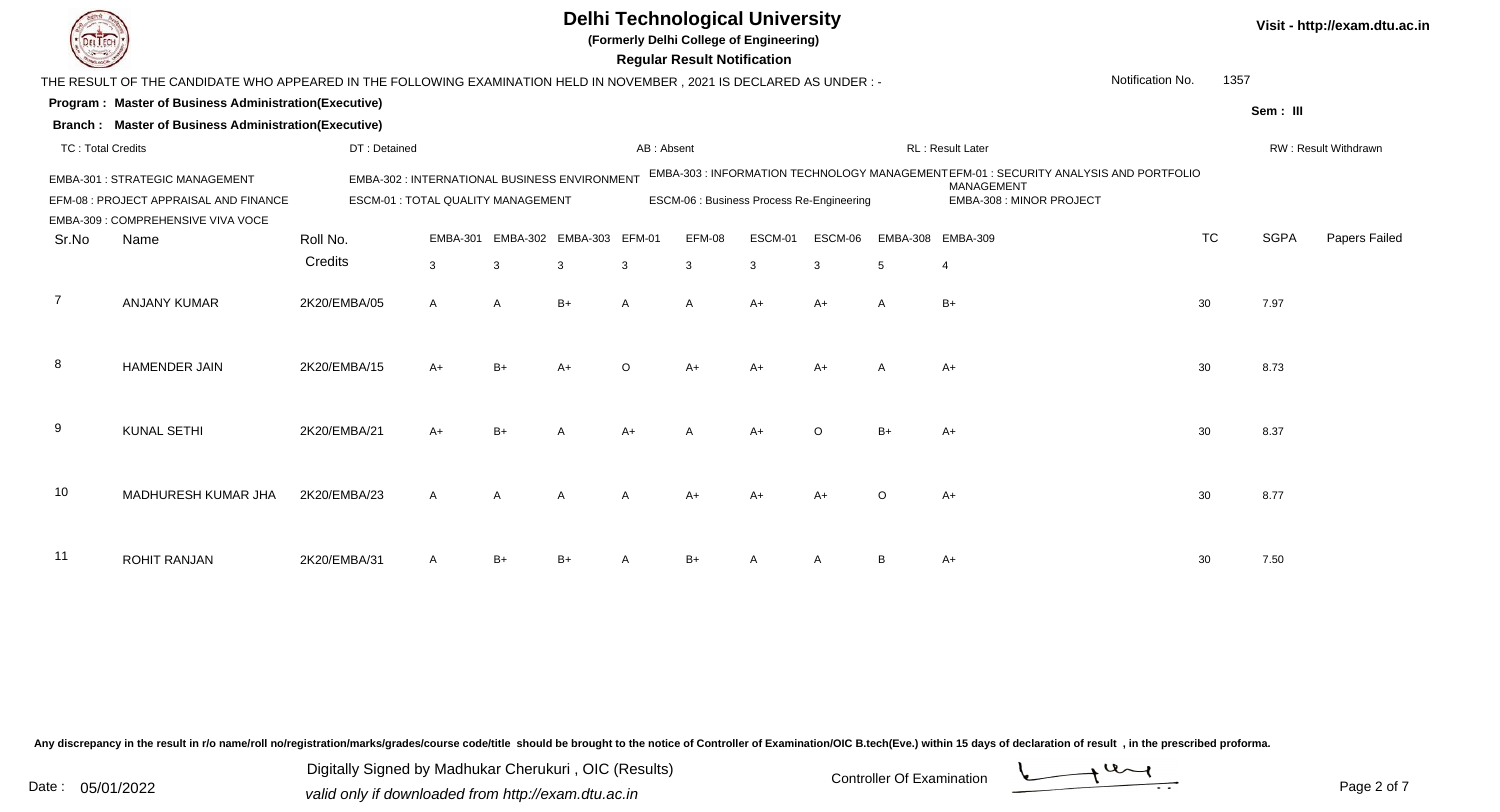## **Delhi Technological University**

**(Formerly Delhi College of Engineering)**

 **Regular Result Notification**

**Program : Master of Business Administration(Executive) Sem : III Branch : Master of Business Administration(Executive)** THE RESULT OF THE CANDIDATE WHO APPEARED IN THE FOLLOWING EXAMINATION HELD IN NOVEMBER , 2021 IS DECLARED AS UNDER : -TC : Total Credits DT : Detainedd AB : Absent RL : Result Later RW : Result Withdrawn Notification No. 1357Sr.NoName Roll No. **Credits** EMBA-301 : STRATEGIC MANAGEMENT EMBA-302 : INTERNATIONAL BUSINESS ENVIRONMENT EMBA-303 : INFORMATION TECHNOLOGY MANAGEMENTEIT-01 : DATA WAREHOUSING AND DATABASE MANAGMENTEMBA-308 : MINOR PROJECT<br>s EIT-11 : Data Analytics I EHR-02 : COMPENSATION MANAGEMENT EHR-04 : Human Resource Development - Strategies and SystemsEMBA-309 : COMPREHENSIVE VIVA VOCEEMBA-301 EMBA-302 EMBA-303 EIT-01 EIT-11 EHR-02 EHR-04 EMBA-308 EMBA-309 TCTC SGPA Papers Failed 3 <sup>3</sup> <sup>3</sup> <sup>3</sup> <sup>3</sup> <sup>3</sup> <sup>3</sup> <sup>5</sup> <sup>4</sup> 12 Shiwangi Guptaa 2K20/EMBA/37 A A B+ A+ B+ B+ A+ A+ A+ A+ B 30 7.80

Any discrepancy in the result in r/o name/roll no/registration/marks/grades/course code/title should be brought to the notice of Controller of Examination/OIC B.tech(Eve.) within 15 days of declaration of result , in the p

Date : 05/01/2022 valid only if downloaded from http://exam.dtu.ac.in<br>
Date : 05/01/2022 valid only if downloaded from http://exam.dtu.ac.in Digitally Signed by Madhukar Cherukuri , OIC (Results)



**Visit - http://exam.dtu.ac.in**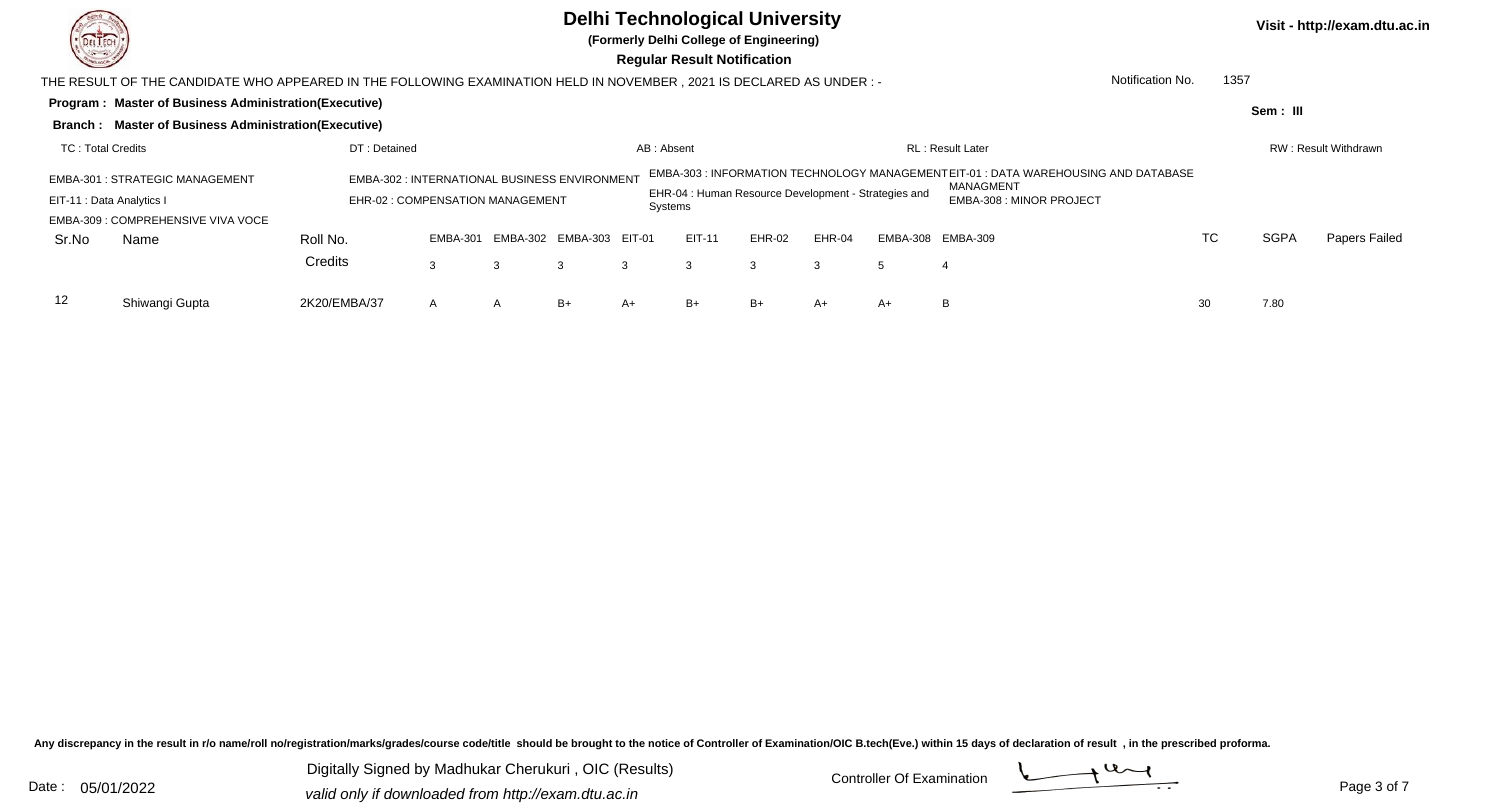|                          |                                                                                                                       |                  |                                                                                         |              |                   |               | <b>Delhi Technological University</b><br>(Formerly Delhi College of Engineering)<br><b>Regular Result Notification</b> |              |        |          |                                                                                                                                 |                  |      |             | Visit - http://exam.dtu.ac.in |
|--------------------------|-----------------------------------------------------------------------------------------------------------------------|------------------|-----------------------------------------------------------------------------------------|--------------|-------------------|---------------|------------------------------------------------------------------------------------------------------------------------|--------------|--------|----------|---------------------------------------------------------------------------------------------------------------------------------|------------------|------|-------------|-------------------------------|
|                          | THE RESULT OF THE CANDIDATE WHO APPEARED IN THE FOLLOWING EXAMINATION HELD IN NOVEMBER , 2021 IS DECLARED AS UNDER :- |                  |                                                                                         |              |                   |               |                                                                                                                        |              |        |          |                                                                                                                                 | Notification No. | 1357 |             |                               |
|                          | Program: Master of Business Administration(Executive)                                                                 |                  |                                                                                         |              |                   |               |                                                                                                                        |              |        |          |                                                                                                                                 |                  |      | Sem: III    |                               |
|                          | <b>Branch: Master of Business Administration(Executive)</b>                                                           |                  |                                                                                         |              |                   |               |                                                                                                                        |              |        |          |                                                                                                                                 |                  |      |             |                               |
| <b>TC: Total Credits</b> |                                                                                                                       | DT: Detained     |                                                                                         |              |                   | AB: Absent    |                                                                                                                        |              |        |          | RL: Result Later                                                                                                                |                  |      |             | RW: Result Withdrawn          |
|                          | EMBA-301 : STRATEGIC MANAGEMENT<br>EMK-09 : DIGITAL MARKETING<br>EMBA-309 : COMPREHENSIVE VIVA VOCE                   | <b>MANAGMENT</b> | EMBA-302 : INTERNATIONAL BUSINESS ENVIRONMENT<br>EIT-01 : DATA WAREHOUSING AND DATABASE |              |                   |               | EIT-11 : Data Analytics I                                                                                              |              |        |          | EMBA-303 : INFORMATION TECHNOLOGY MANAGEMENT <sub>EMK-01</sub> : INTERNATIONAL MARKETING MANAGEMENT<br>EMBA-308 : MINOR PROJECT |                  |      |             |                               |
| Sr.No                    | Name                                                                                                                  | Roll No.         | <b>EMBA-301</b>                                                                         |              | EMBA-302 EMBA-303 | <b>EMK-01</b> | <b>EMK-09</b>                                                                                                          | EIT-01       | EIT-11 | EMBA-308 | <b>EMBA-309</b>                                                                                                                 | <b>TC</b>        |      | <b>SGPA</b> | Papers Failed                 |
|                          |                                                                                                                       | Credits          | $\mathbf{3}$                                                                            | 3            | 3                 | 3             | 3                                                                                                                      | $\mathbf{3}$ | 3      | 5        | 4                                                                                                                               |                  |      |             |                               |
| 13                       | <b>ANKIT SINGHAL</b>                                                                                                  | 2K20/EMBA/06     | A                                                                                       | $B+$         | $A+$              | $A+$          | $B+$                                                                                                                   | $A+$         | $B+$   | $B+$     | A                                                                                                                               | 30               |      | 7.83        |                               |
| 14                       | <b>ANKUR BHAT</b>                                                                                                     | 2K20/EMBA/07     | $A+$                                                                                    | $B+$         | $A+$              | $A+$          |                                                                                                                        | A+           | A      | A        | $B+$                                                                                                                            | 30               |      | 8.17        |                               |
| 15                       | <b>ARPIT PALIWAL</b>                                                                                                  | 2K20/EMBA/08     | $\mathsf{A}$                                                                            | $B+$         |                   | $A+$          | A+                                                                                                                     | A+           | A      | A        | A                                                                                                                               | 30               |      | 8.20        |                               |
| 16                       | CHANDRASHEKHAR<br><b>TRIPATHI</b>                                                                                     | 2K20/EMBA/10     | A                                                                                       | $\mathsf{A}$ | $A+$              | $A+$          | $B+$                                                                                                                   | A+           |        | A+       | A                                                                                                                               | 30               |      | 8.27        |                               |
| 17                       | <b>DEVINDER SINGH</b>                                                                                                 | 2K20/EMBA/13     | A                                                                                       | B            | $B+$              |               | $B+$                                                                                                                   | A+           | B      | A        | $B+$                                                                                                                            | 30               |      | 7.47        |                               |
| 18                       | <b>GAURAV KUMAR BUTOLA</b>                                                                                            | 2K20/EMBA/14     |                                                                                         | B            |                   |               |                                                                                                                        |              |        | B        | A                                                                                                                               | 30               |      | 7.17        |                               |
| 19                       | KAPIL KUMAR TYAGI                                                                                                     | 2K20/EMBA/18     | A+                                                                                      | B            |                   |               |                                                                                                                        | O            |        |          | A                                                                                                                               | 30               |      | 8.27        |                               |
|                          |                                                                                                                       |                  |                                                                                         |              |                   |               |                                                                                                                        |              |        |          |                                                                                                                                 |                  |      |             |                               |

Page 4 of 7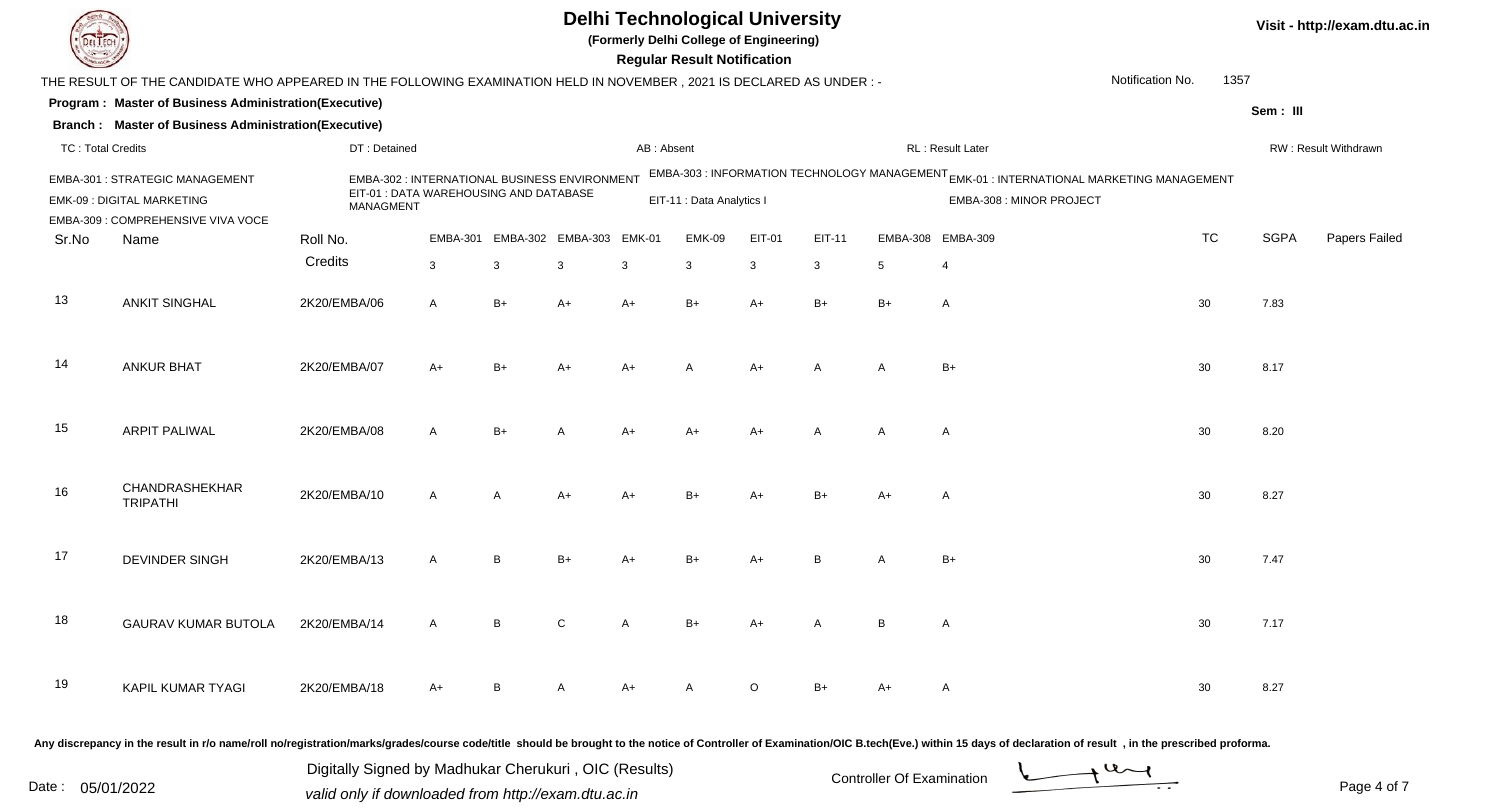| DEL EC                                                                                                                                                                                                                                                                                                                       |                                                                                                                       |              |                                                                                         |      |                          |            | <b>Delhi Technological University</b><br>(Formerly Delhi College of Engineering)<br><b>Regular Result Notification</b> |               |        |                 |                                                                                                                      |                  |      |             | Visit - http://exam.dtu.ac.in |
|------------------------------------------------------------------------------------------------------------------------------------------------------------------------------------------------------------------------------------------------------------------------------------------------------------------------------|-----------------------------------------------------------------------------------------------------------------------|--------------|-----------------------------------------------------------------------------------------|------|--------------------------|------------|------------------------------------------------------------------------------------------------------------------------|---------------|--------|-----------------|----------------------------------------------------------------------------------------------------------------------|------------------|------|-------------|-------------------------------|
|                                                                                                                                                                                                                                                                                                                              | THE RESULT OF THE CANDIDATE WHO APPEARED IN THE FOLLOWING EXAMINATION HELD IN NOVEMBER, 2021 IS DECLARED AS UNDER : - |              |                                                                                         |      |                          |            |                                                                                                                        |               |        |                 |                                                                                                                      | Notification No. | 1357 |             |                               |
|                                                                                                                                                                                                                                                                                                                              | Program: Master of Business Administration(Executive)                                                                 |              |                                                                                         |      |                          |            |                                                                                                                        |               |        |                 |                                                                                                                      |                  |      | Sem: III    |                               |
|                                                                                                                                                                                                                                                                                                                              | <b>Branch: Master of Business Administration(Executive)</b>                                                           |              |                                                                                         |      |                          |            |                                                                                                                        |               |        |                 |                                                                                                                      |                  |      |             |                               |
| <b>TC: Total Credits</b>                                                                                                                                                                                                                                                                                                     |                                                                                                                       | DT: Detained |                                                                                         |      |                          | AB: Absent |                                                                                                                        |               |        |                 | RL: Result Later                                                                                                     |                  |      |             | RW: Result Withdrawn          |
|                                                                                                                                                                                                                                                                                                                              | <b>EMBA-301: STRATEGIC MANAGEMENT</b><br>EMK-09 : DIGITAL MARKETING<br>EMBA-309 : COMPREHENSIVE VIVA VOCE             | MANAGMENT    | EMBA-302 : INTERNATIONAL BUSINESS ENVIRONMENT<br>EIT-01 : DATA WAREHOUSING AND DATABASE |      |                          |            | EIT-11 : Data Analytics I                                                                                              |               |        |                 | EMBA-303 : INFORMATION TECHNOLOGY MANAGEMENT EMK-01 : INTERNATIONAL MARKETING MANAGEMENT<br>EMBA-308 : MINOR PROJECT |                  |      |             |                               |
| Sr.No                                                                                                                                                                                                                                                                                                                        | Name                                                                                                                  | Roll No.     | <b>EMBA-301</b>                                                                         |      | EMBA-302 EMBA-303 EMK-01 |            | <b>EMK-09</b>                                                                                                          | <b>EIT-01</b> | EIT-11 | EMBA-308        | <b>EMBA-309</b>                                                                                                      | <b>TC</b>        |      | <b>SGPA</b> | Papers Failed                 |
|                                                                                                                                                                                                                                                                                                                              |                                                                                                                       | Credits      | $\mathbf{3}$                                                                            | 3    | 3                        | 3          | 3                                                                                                                      | 3             | 3      | $5\overline{)}$ | $\overline{4}$                                                                                                       |                  |      |             |                               |
| 20                                                                                                                                                                                                                                                                                                                           | KUSHAGRA BHARDWAJ                                                                                                     | 2K20/EMBA/22 | A                                                                                       | A    | $B+$                     | $A+$       | A                                                                                                                      | $\circ$       | $A+$   | $B+$            | $\circ$                                                                                                              | 30               |      | 8.40        |                               |
| 21                                                                                                                                                                                                                                                                                                                           | <b>MILIND SINGHAL</b>                                                                                                 | 2K20/EMBA/24 | $\mathsf{A}$                                                                            | $B+$ | B                        | A+         |                                                                                                                        | $A+$          | A      | B               | B                                                                                                                    | 30               |      | 7.30        |                               |
| 22                                                                                                                                                                                                                                                                                                                           | <b>MOHIT KUMAR</b>                                                                                                    | 2K20/EMBA/25 | $\overline{A}$                                                                          | $B+$ | $B+$                     |            |                                                                                                                        | $A+$          | $B+$   | C               | B                                                                                                                    | 30               |      | 7.13        |                               |
| 23                                                                                                                                                                                                                                                                                                                           | PANKAJ KUMAR                                                                                                          | 2K20/EMBA/27 | A+                                                                                      | A    | A+                       |            |                                                                                                                        | $A+$          |        | $B+$            | $\mathsf{A}$                                                                                                         | 30               |      | 8.33        |                               |
| 24                                                                                                                                                                                                                                                                                                                           | PIYUSH RAJ GANDHI                                                                                                     | 2K20/EMBA/28 | A+                                                                                      | B    | A+                       |            |                                                                                                                        | A+            |        | $B+$            | $\circ$                                                                                                              | 30               |      | 8.40        |                               |
| 25                                                                                                                                                                                                                                                                                                                           | PUSHP RANJAN MISHRA                                                                                                   | 2K20/EMBA/29 | A+                                                                                      | A    | A+                       |            |                                                                                                                        | A+            |        | $\circ$         | B                                                                                                                    | 30               |      | 8.47        |                               |
| 26                                                                                                                                                                                                                                                                                                                           | RISHU JAIN                                                                                                            | 2K20/EMBA/30 | A                                                                                       | $B+$ | $B+$                     |            |                                                                                                                        | A+            | A+     | A               | $B+$                                                                                                                 | 30               |      | 8.07        |                               |
| Any discrepancy in the result in r/o name/roll no/registration/marks/grades/course code/title should be brought to the notice of Controller of Examination/OIC B.tech(Eve.) within 15 days of declaration of result, in the pr<br>Digitally Signed by Madhukar Cherukuri, OIC (Results)<br>$+u$<br>Controller Of Evamination |                                                                                                                       |              |                                                                                         |      |                          |            |                                                                                                                        |               |        |                 |                                                                                                                      |                  |      |             |                               |

Date : 05/01/2022 valid only if downloaded from http://exam.dtu.ac.in<br>
Date : 05/01/2022 valid only if downloaded from http://exam.dtu.ac.in

Page 5 of 7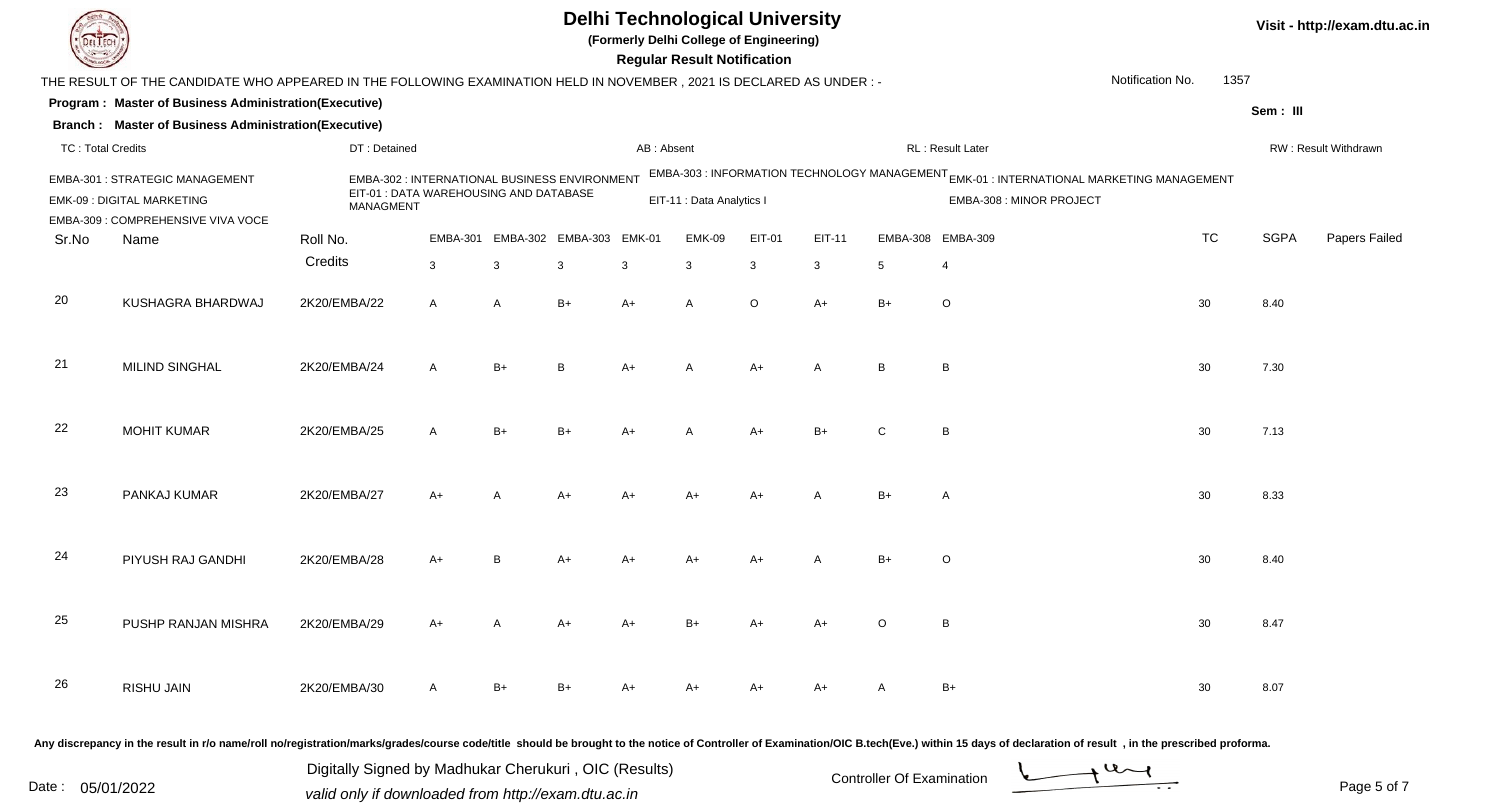|                          |                                                                                                                      |                                                                                                             |                 |                |                   |               | <b>Regular Result Notification</b> | <b>Delhi Technological University</b><br>(Formerly Delhi College of Engineering) |                          |                 |                                                                                                                                 |                  |      |             | Visit - http://exam.dtu.ac.in |
|--------------------------|----------------------------------------------------------------------------------------------------------------------|-------------------------------------------------------------------------------------------------------------|-----------------|----------------|-------------------|---------------|------------------------------------|----------------------------------------------------------------------------------|--------------------------|-----------------|---------------------------------------------------------------------------------------------------------------------------------|------------------|------|-------------|-------------------------------|
|                          | THE RESULT OF THE CANDIDATE WHO APPEARED IN THE FOLLOWING EXAMINATION HELD IN NOVEMBER, 2021 IS DECLARED AS UNDER :- |                                                                                                             |                 |                |                   |               |                                    |                                                                                  |                          |                 |                                                                                                                                 | Notification No. | 1357 |             |                               |
|                          | Program: Master of Business Administration(Executive)                                                                |                                                                                                             |                 |                |                   |               |                                    |                                                                                  |                          |                 |                                                                                                                                 |                  |      | Sem: III    |                               |
|                          | <b>Branch: Master of Business Administration(Executive)</b>                                                          |                                                                                                             |                 |                |                   |               |                                    |                                                                                  |                          |                 |                                                                                                                                 |                  |      |             |                               |
| <b>TC: Total Credits</b> |                                                                                                                      | DT: Detained                                                                                                |                 |                |                   | AB: Absent    |                                    |                                                                                  |                          |                 | RL : Result Later                                                                                                               |                  |      |             | RW: Result Withdrawn          |
|                          | EMBA-301 : STRATEGIC MANAGEMENT<br><b>EMK-09: DIGITAL MARKETING</b><br>EMBA-309 : COMPREHENSIVE VIVA VOCE            | EMBA-302 : INTERNATIONAL BUSINESS ENVIRONMENT<br>EIT-01 : DATA WAREHOUSING AND DATABASE<br><b>MANAGMENT</b> |                 |                |                   |               | EIT-11 : Data Analytics I          |                                                                                  |                          |                 | EMBA-303 : INFORMATION TECHNOLOGY MANAGEMENT <sub>EMK-01</sub> : INTERNATIONAL MARKETING MANAGEMENT<br>EMBA-308 : MINOR PROJECT |                  |      |             |                               |
| Sr.No                    | Name                                                                                                                 | Roll No.                                                                                                    | <b>EMBA-301</b> |                | EMBA-302 EMBA-303 | $EMK-01$      | <b>EMK-09</b>                      | EIT-01                                                                           | EIT-11                   |                 | EMBA-308 EMBA-309                                                                                                               | <b>TC</b>        |      | <b>SGPA</b> | Papers Failed                 |
|                          |                                                                                                                      | Credits                                                                                                     | 3               | 3              | 3                 | 3             | 3                                  | 3                                                                                | 3                        | 5               | $\overline{4}$                                                                                                                  |                  |      |             |                               |
|                          |                                                                                                                      |                                                                                                             |                 |                |                   |               |                                    |                                                                                  |                          |                 |                                                                                                                                 |                  |      |             | EMBA-302,                     |
| 27                       | <b>SHUBHAM</b>                                                                                                       | 2K20/EMBA/34                                                                                                | $\mathsf{C}$    | F              | $B+$              | $\mathsf{A}$  | A                                  | $A+$                                                                             | $B+$                     | $B+$            | $A+$                                                                                                                            | 27               |      | 6.77        |                               |
|                          |                                                                                                                      |                                                                                                             |                 |                |                   |               |                                    |                                                                                  |                          |                 |                                                                                                                                 |                  |      |             |                               |
| 28                       | <b>TUSHAR GUPTA</b>                                                                                                  | 2K20/EMBA/35                                                                                                | А               | $B+$           | $B+$              |               |                                    |                                                                                  | B <sub>1</sub>           | $B+$            | B <sub>1</sub>                                                                                                                  | 30               |      | 7.47        |                               |
|                          | <b>EMBA-301: STRATEGIC MANAGEMENT</b>                                                                                | EMBA-302 : INTERNATIONAL BUSINESS ENVIRONMENT                                                               |                 |                |                   |               |                                    |                                                                                  |                          |                 | EMBA-303 : INFORMATION TECHNOLOGY MANAGEMENT EMK-01 : INTERNATIONAL MARKETING MANAGEMENT                                        |                  |      |             |                               |
|                          | <b>EMK-09 : DIGITAL MARKETING</b>                                                                                    | ESCM-01 : TOTAL QUALITY MANAGEMENT                                                                          |                 |                |                   |               |                                    | ESCM-06 : Business Process Re-Engineering                                        | EMBA-308 : MINOR PROJECT |                 |                                                                                                                                 |                  |      |             |                               |
|                          | EMBA-309 : COMPREHENSIVE VIVA VOCE                                                                                   |                                                                                                             |                 |                |                   |               |                                    |                                                                                  |                          |                 |                                                                                                                                 |                  |      |             |                               |
| Sr.No                    | Name                                                                                                                 | Roll No.                                                                                                    | <b>EMBA-301</b> | EMBA-302       | <b>EMBA-303</b>   | <b>EMK-01</b> | <b>EMK-09</b>                      | ESCM-01                                                                          | ESCM-06                  | <b>EMBA-308</b> | <b>EMBA-309</b>                                                                                                                 | <b>TC</b>        |      | <b>SGPA</b> | Papers Failed                 |
|                          |                                                                                                                      | Credits                                                                                                     | $\mathbf{3}$    | 3              | 3                 | 3             | $\mathbf{3}$                       | $\mathbf{3}$                                                                     | 3                        | 5               | $\overline{4}$                                                                                                                  |                  |      |             |                               |
|                          |                                                                                                                      |                                                                                                             |                 |                |                   |               |                                    |                                                                                  |                          |                 |                                                                                                                                 |                  |      |             |                               |
| 29                       | ALPANA SRIVASTAVA                                                                                                    | 2K20/EMBA/03                                                                                                | $\circ$         | $\overline{A}$ | $A+$              | $\circ$       | $\circ$                            | $A+$                                                                             | $\circ$                  | $A+$            | $\circ$                                                                                                                         | 30               |      | 9.43        |                               |
|                          |                                                                                                                      |                                                                                                             |                 |                |                   |               |                                    |                                                                                  |                          |                 |                                                                                                                                 |                  |      |             |                               |
| 30                       | <b>CHITWAN AGGARWAL</b>                                                                                              | 2K20/EMBA/12                                                                                                | $B+$            | $B+$           |                   |               | $B+$                               | $B+$                                                                             |                          | $B+$            | A                                                                                                                               | 30               |      | 7.43        |                               |
|                          |                                                                                                                      |                                                                                                             |                 |                |                   |               |                                    |                                                                                  |                          |                 |                                                                                                                                 |                  |      |             |                               |
|                          |                                                                                                                      |                                                                                                             |                 |                |                   |               |                                    |                                                                                  |                          |                 |                                                                                                                                 |                  |      |             |                               |
| 31                       | YATIN GAMBHIR                                                                                                        | 2K20/EMBA/36                                                                                                | A+              | $B+$           |                   |               | $\Omega$                           | $A+$                                                                             | $\Omega$                 |                 | A                                                                                                                               | 30               |      | 8.60        |                               |
|                          |                                                                                                                      |                                                                                                             |                 |                |                   |               |                                    |                                                                                  |                          |                 |                                                                                                                                 |                  |      |             |                               |